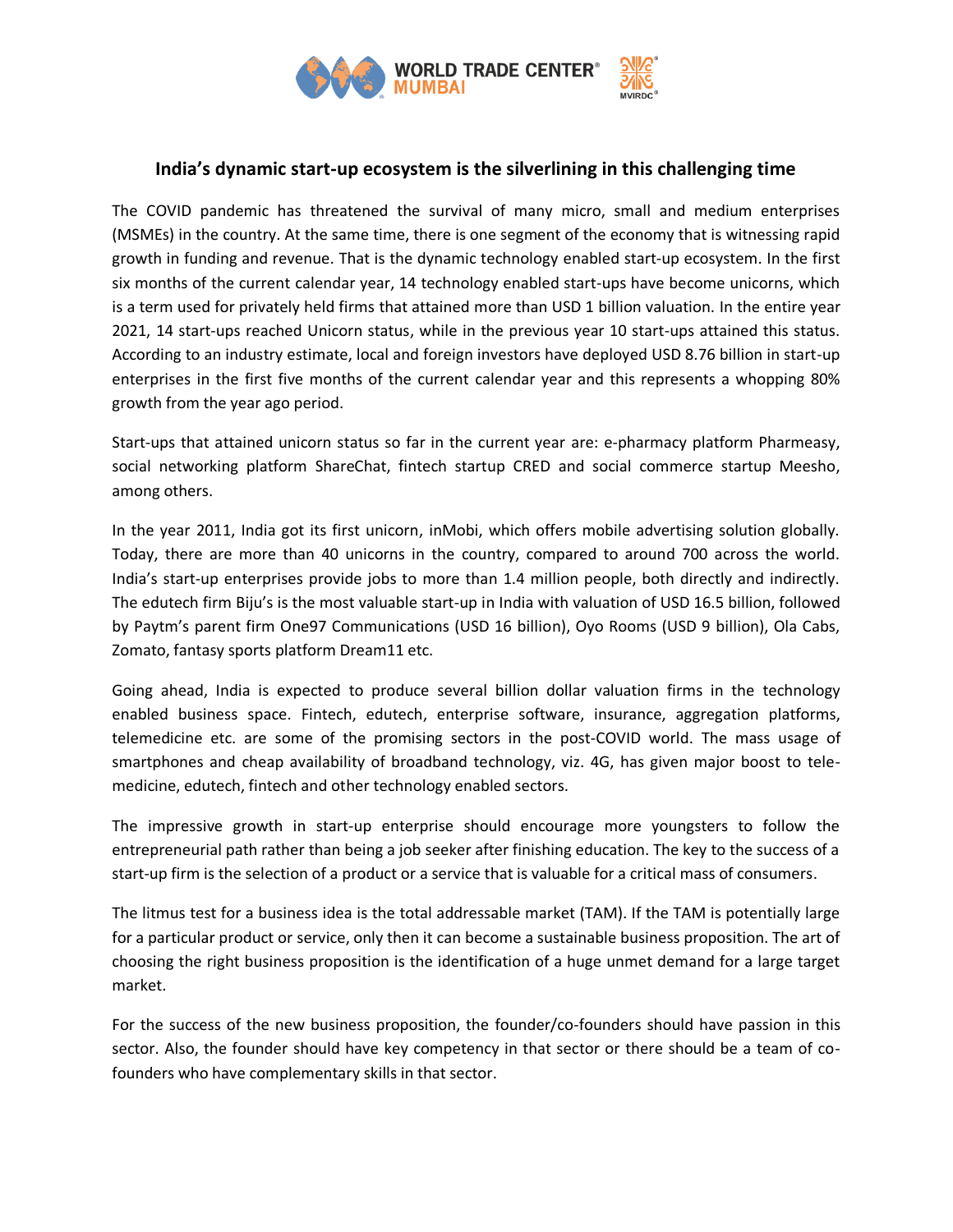

## **Notifications**

## **PIB**

Ministry signs MoU for development of sea plane services in India

<https://pib.gov.in/PressReleseDetail.aspx?PRID=1727212>

India's goods exports grow 8% in May 2021 vs May 2019 (the normal year)

[https://pib.gov.in/PressReleseDetail.aspx?PRID=1727266](https://pib.gov.in/PressReleseDetail.aspx?PRID=1727266/)

Ethanol distillation capacity to double by 2025

<https://pib.gov.in/PressReleseDetail.aspx?PRID=1727206>

Ministry notifies draft rules under Code on Social Security, 2020

<https://pib.gov.in/PressReleseDetail.aspx?PRID=1727195>

Government simplifies registration process for MSMEs

<https://pib.gov.in/PressReleseDetail.aspx?PRID=1727325>

Minister launches tribal livelihoods initiative

<https://pib.gov.in/PressReleseDetail.aspx?PRID=1727385>

## **CBIC**

Customs rescinds notification dated May 1, 2021

[https://www.cbic.gov.in/resources//htdocs-cbec/customs/cs-act/notifications/notfns-2021/cs](https://www.cbic.gov.in/resources/htdocs-cbec/customs/cs-act/notifications/notfns-2021/cs-tarr2021/cs33-2021.pdf)[tarr2021/cs33-2021.pdf](https://www.cbic.gov.in/resources/htdocs-cbec/customs/cs-act/notifications/notfns-2021/cs-tarr2021/cs33-2021.pdf)

Fixation of Tariff Value of Edible Oils, Brass Scrap, Areca Nut, Gold and Silver etc.

[https://www.cbic.gov.in/resources//htdocs-cbec/customs/cs-act/notifications/notfns-2021/cs](https://www.cbic.gov.in/resources/htdocs-cbec/customs/cs-act/notifications/notfns-2021/cs-nt2021/csnt52-2021.pdf)[nt2021/csnt52-2021.pdf](https://www.cbic.gov.in/resources/htdocs-cbec/customs/cs-act/notifications/notfns-2021/cs-nt2021/csnt52-2021.pdf)

**DGFT**